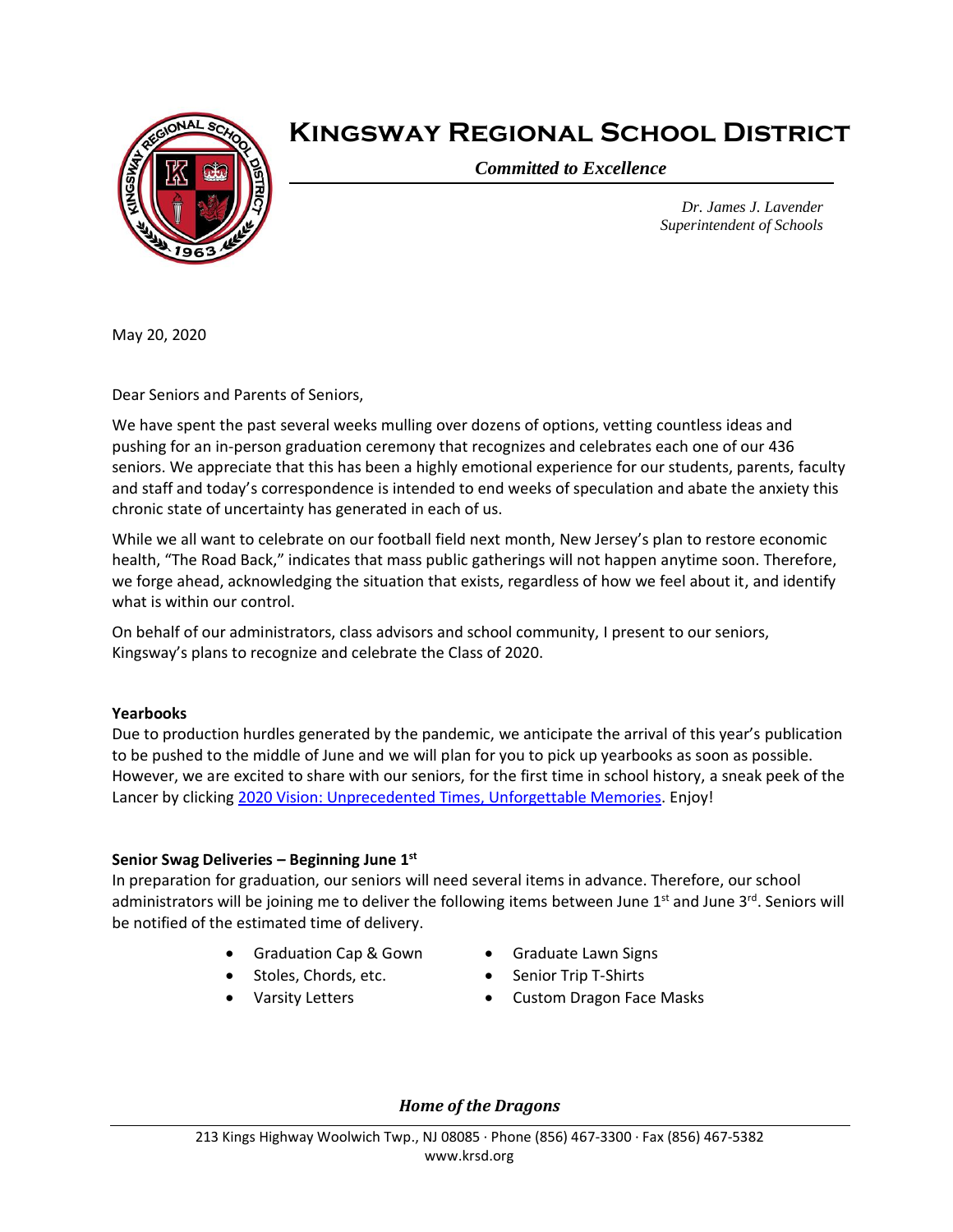## **Individual Graduation Ceremonies – Beginning June 5th**

Although we cannot gather in the stadium as an entire class, at this time, we can and will provide an opportunity for each one of our seniors to walk across the stage to receive their diploma. Therefore, we are conducting *individual graduation ceremonies* beginning on Friday, June 5<sup>th</sup>.

- **Report to South Gym.** Beginning Friday, June 5<sup>th</sup>, seniors and their parents (no more than two guests) will be invited to report to the South Gym to walk across Kingsway's stage and receive their high school diplomas. Seniors are expected to wear their caps and gowns and other academic regalia for this event. Due to social distancing requirements, we will be implementing strict and efficient procedures to ensure that every senior, and their families, can bear witness to this milestone accomplishment.
- *Social Distancing & CDC Guidelines.* Because the density of attendees within a confined area presents risk to our students, parents and staff, we have taken measures to ensure that no more than ten (10) people will be permitted inside the South Gym at any time and we will enforce a minimal distance of six feet among attendees. Masks will be required to enter the building. To ensure that we can afford all 436 seniors a memorable experience, your cooperation, patience, flexibility and punctuality will be necessary.
- *Where do I Report?* Seniors and parents are expected to car pool, park curbside outside the South Gym entrance (back of high school), and remain in their cars. An administrator will direct you to enter the building through the South Gym foyer at the appropriate time. Please be mindful that social gathering on our campus is prohibited.
- *When do I Report?* Seniors will be sent a separate invitation and permitted to invite up to two guests. Reporting times will be set alphabetically. Ceremonies will begin on Friday, June 5<sup>th</sup> and run continuously, with the exception of Sunday, through Wednesday, June  $10<sup>th</sup>$  between the hours of 10:00 a.m. and 6:00 p.m.
- *Video and Photography.* These moments will be captured and incorporated into our *Virtual Graduation Ceremony*. Parents will also be permitted to take additional video or photos while seniors walk onto the stage.
- **Building/Locker Clean Out.** After our seniors receive their diplomas, they will be permitted to pick up personal items, clean out lockers, and return resources such as text books, athletic gear/instruments and technology equipment. Outstanding obligations will be settled at this time.

#### **Senior Awards Banquet – June 11th, 6:00 pm**

We will recognize a number of our seniors for outstanding accomplishments with awards, scholarships and recognition during our *Virtual Senior Awards Banquet*. This event will be made available to you on Thursday, June  $11<sup>th</sup>$  at 6:00 pm and honorees will receive separate invitations.

## **Virtual Graduation Ceremony – Friday, June 19th, 6:00 pm**

We have contracted with a production company to assist us with producing a memorable *Virtual Graduation Ceremony*. This production will include photo and video highlights of the Class of 2020, while



213 Kings Highway Woolwich Twp., NJ 08085 ∙ Phone (856) 467-3300 ∙ Fax (856) 467-5382